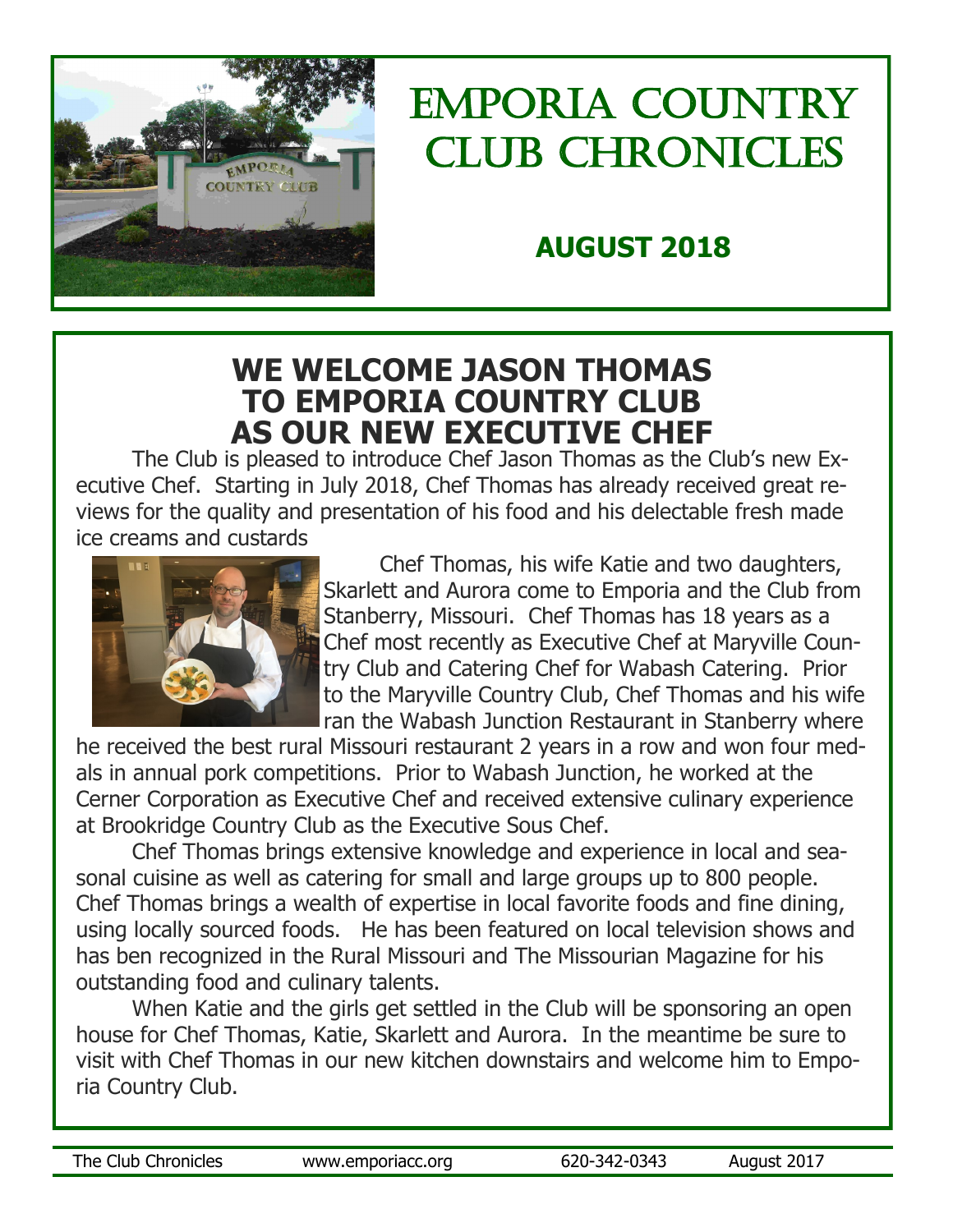

**OFFICERS President** William Barnes

**Vice President** Clark Allemang II

**Secretary/Treasurer** Jon Pool

#### **DIRECTORS**

 Nancy Thomas Jamie Sauder Theresa Davidson Erren Harter Kurt Steinkuhler

#### **STAFF**

**General Manager** Don Schrack gm@emporiacc.org Cell 641-990-2599

**Superintendent** Chris Herrig

**Chef/Manager** Jason Thomas

**1801 Supervisor** Dan Gallant

**Office Manager**

 Sara Bashaw office@emporiacc.org 620-342-0343

**CONTACT US Clubhouse** 620-342-0343

**www.emporiacc.org**

#### **GO GREEN**



# August Hours of Operation

## **KITCHEN HOURS OF OPERATION**

Monday 11:00AM TO 4PM Tuesday through Friday Lunch from 11:00 am to 2:00 pm Dinner from  $5:00$  pm to  $8:30$  pm Saturday and Sunday Lunch from 11:00am to 4:00 pm

#### **CLUBHOUSE AND BAR HOURS OF OPERATION**

Monday 11AM TO DUSK Tuesday and Wednesday 9:00 am till closing subject to business Thursday through Sunday 8:00 am till closing subject to business Last Call if required will be given at 11:45pm and the Bar will close at 12 Midnight

## **CART SHED HOURS**

DAILY 7:00AM TO 9:00PM Shed may close at dusk if no one is on the Course

## **GOLF COURSE OPENS AT 8:00AM AND CLOSES AT DUSK**

subject to change, based upon frost, heavy dew or weather conditions or maintenance on the course

## **2018 Renovation Membership Incentive The 2018 membership drive has been extended to August 31, 2018**

## **New Member Incentives**

No dues for the month of application No Facility Improvement Charge during the month of application No upfront initiation fee with a minimum of a 12-month membership commitment

Initiation fee will be waived at the end of the 12-months No monthly Food and Beverage Minimum

You will pay a \$50 Facility Improvement Charge plus tax monthly Full Access to all facilities for the membership category you select The month following approval by the Board you will pay dues and Facility Improvement Charge for the membership category you have selected, plus sales tax.

#### **With a 12-month commitment** you get a \$50.00 dues credit per month for 6 months.

In the event you terminate prior to the end of the 12-months you will be required to pay the Club the \$300.00 dues credit.

**With a 24-month commitment** you get a \$50.00 dues credit per month for 12 months.

In the event you terminate prior to the end of the 24-months you will be required to pay the Club the \$600.00 dues credit.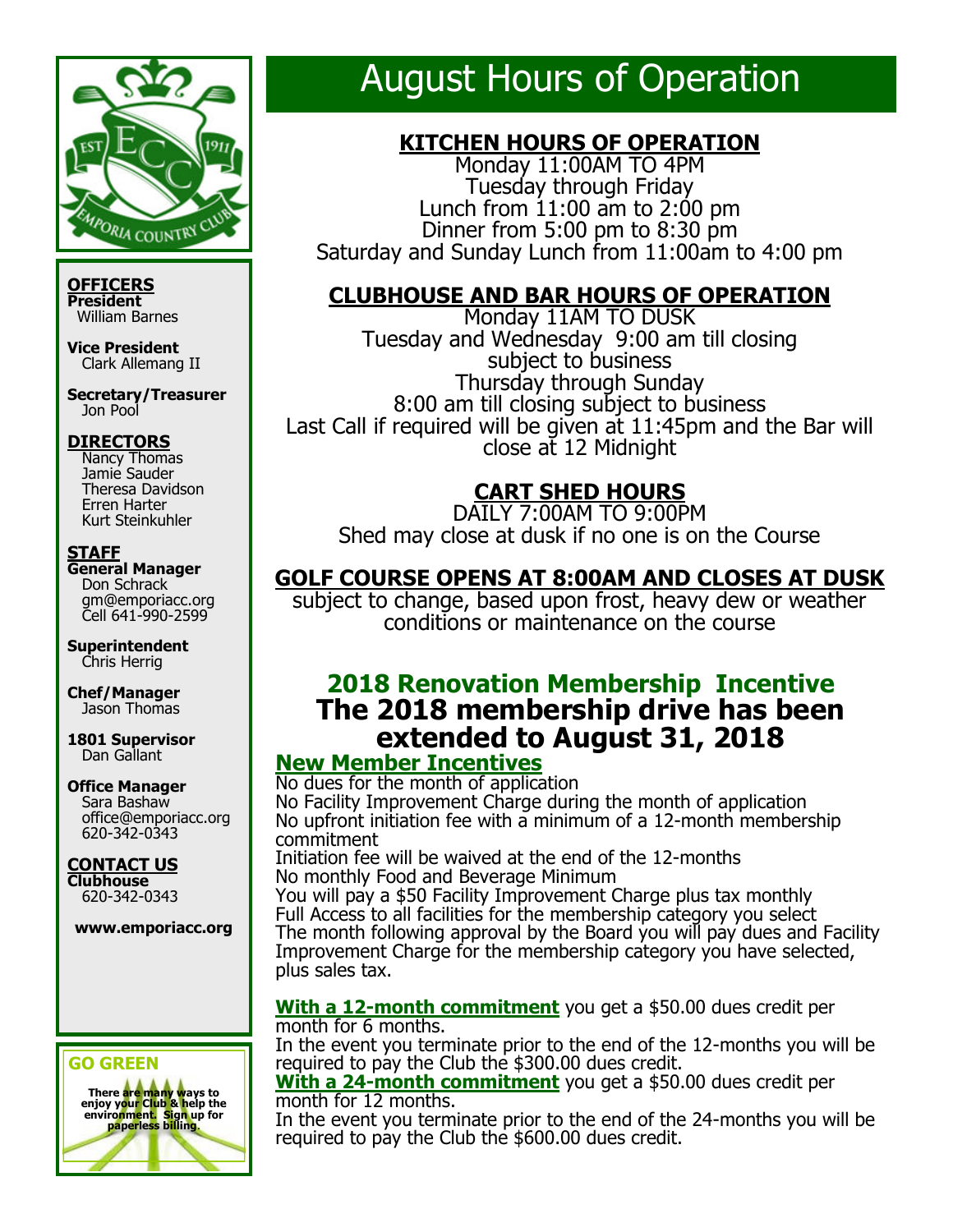# EVENTS AT EMPORIA COUNTRY CLUB

#### **Emporia Country Club Tipping Policy**

Emporia Country Club compensates our food servers and bartenders by utilizing a tip credit against their minimum wage. The tips that you provide to the staff are 100% theirs and is distributed to the staff through the biweekly payroll. Their tips are a big part of the compensation that they receive at the Club.

Following is additional information regarding the tip policy at the Club:

Because this is an actual tip, what you leave as a tip is at your personal discretion. When you are signing your ticket please designate on the ticket the tip amount that you would like to leave the server or if you prefer you may leave cash. If you leave cash please designate on your ticket "cash" for the tip. In the event no tip is designated, as a courtesy to our members the Club will add a 15% tip to the ticket for you. In the event you do not want the tip automatically calculated in this manner please contact the General Manager.



#### **EMPORIA COUNTRY CLUB 2018 MEN'S CLUB CHAMPIONSHIP Saturday, August 11, 2018 Sunday, August 12, 2018**

The ECC Club Championships for Men is open to all members and their dependents holding a golfing membership and having paid a GHIN fee. Senior divisions will be available for Men who are 65 of age or older and have an 18 or higher handicap.

> **Saturday, August 11th** Shotgun Start at 8:00am 18 holes Medal Play Tournament Flighted after Saturday Round

**Tee Times Sunday, August 12th** Signup in the Restaurant



#### **EMPORIA COUNTRY CLUB 2018 WOMEN'S CLUB CHAMPIONSHIP Saturday, August 18, 2018 Sunday, August 19, 2018**

The ECC Club Championships for women is open to all members and their dependents holding a golfing membership and having paid a GHIN fee. Senior divisions will be available for Men who are 65 of age or older and have an 18 or higher handicap.

**Saturday, August 18th** Shotgun Start at 8:00am 18 holes Medal Play Tournament Flighted after Saturday Round **Tee Times Sunday, August 19th** Signup in the Restaurant

### **August 2018 Bridge at the Club**

**Bridge Luncheon** Friday, August 10th 11:30 am East Bar **Bridge Luncheon**  Friday, August 24th 11:30 am East Bar **Bridge Dinner** Sunday, August 12th 5:30 pm East Bar



# Welcome New Members

The Club would like to welcome the following new members to Emporia Country Club:

> **Alan Atha Garth and Lauren Sears**

**Discover the Advantages of Membership Refer a Friend to the Club!**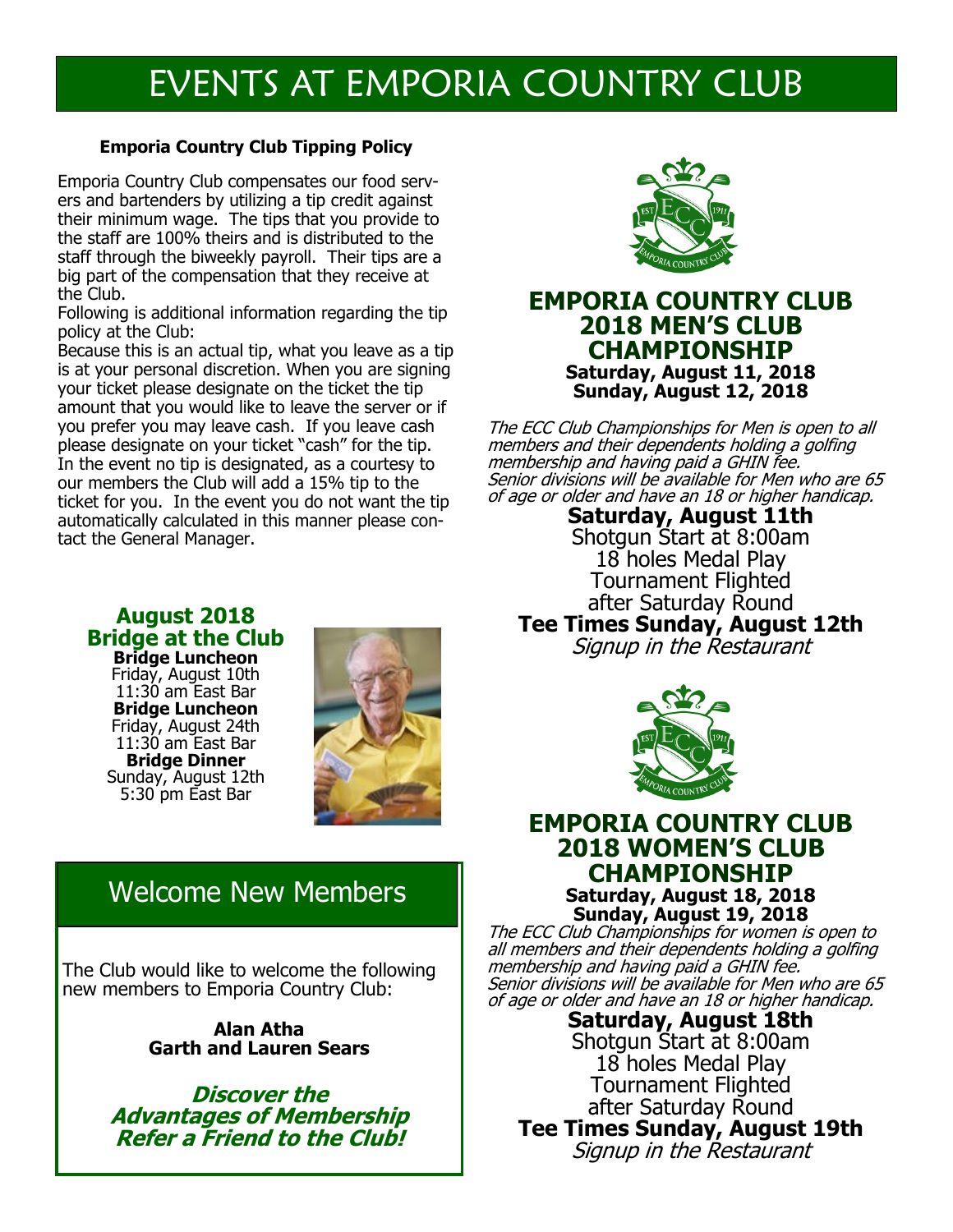#### **August 2018 Birthday's Celebrate your birthday At the Club**

| Robert Symmonds       | 8/1  |
|-----------------------|------|
| <b>Bob Burenheide</b> | 8/5  |
| Sharman Murphy        | 8/6  |
| Margi Grimwood        | 8/8  |
| <b>Chuck Grimwood</b> | 8/8  |
| <b>Bill Schulte</b>   | 8/8  |
| <b>Chris Stanley</b>  | 8/9  |
| Margaret Wright       | 8/11 |
| Gay Barnes            | 8/15 |
| Jim Shepherd          | 8/19 |
| Jennifer Sauder       | 8/20 |
| Jane Guion            | 8/22 |
| Augusta Shepherd      | 8/22 |
| Megan Evans           | 8/23 |
| Kathy Patton          | 8/24 |
| <b>Francis Scheve</b> | 8/24 |
| Frank Yackovich       | 8/27 |
| Steven Younger        | 8/27 |
| Brenda Doudican       | 8/29 |
| <b>Ashley Walker</b>  | 8/31 |



#### **Sunday Bridge July 2018**

#### **July 8th**

Host Craig Garrison **Winners** 1st: Chuck Hanna 2nd: Dema Marsh 3rd: Mike Patton



#### **Ladies Friday Bridge July 2018 Results**

**Winners Friday, July 27th** 1st: Dema Marsh 2nd: Joyce French 3rd: Bev Miller



#### **PRIVATE SWIM LESSONS**

Private lessons are offered by the Club's lifeguards and are given at times that do not interfere with regular member and guest swimming. Swim lessons should be done before or after regular hours of operations, so as not to interfere with normal swimming activities. However, the guards will accommodate your time requests as best we can.

The Club asks that you pay the guards directly for the swim lessons. If you would prefer to charge the lessons to your club account please contact the General Manager.

# **2018 Private Swim Lesson Fees**

30 Minute Lesson \$15.00  $4 - 30$  Minute Lessons

#### **POOL HOURS OF OPERATION AUGUST 22, 2018 through Monday, SEPTEMBER 3, 2018**

Monday—Friday opens 3:00pm to 8:00pm Saturday and Sunday 12:00pm to 7:00pm Monday, September 3 2018 12:00pm to 7:00pm

#### **August 2018 Anniversaries Celebrate your anniversary At the Club**

| Jeff and Tracy Herrick        | 8/2  |
|-------------------------------|------|
| Bill & Lindy Whetzel          | 8/3  |
| James & Joan Geitz            | 8/7  |
| Tom & Michelle Kriss          | 8/8  |
| Tom & Carol Krueger           | 8/9  |
| Jim & Kathy Kessler           | 8/19 |
| Michael & Sandra Helbert      | 8/26 |
| J R & Susan Fessler           | 8/28 |
| Travis and Stephanie Sullivan | 8/29 |
| Jeff & Gwen Longbine          | 8/30 |
| Jeremy & Wendy Rusco          | 8/30 |

The Club strives to make sure we have all member and spouse's birthdays and anniversaries listed properly. If we have forgotten yours please contact Don Schrack and we will get our records corrected.

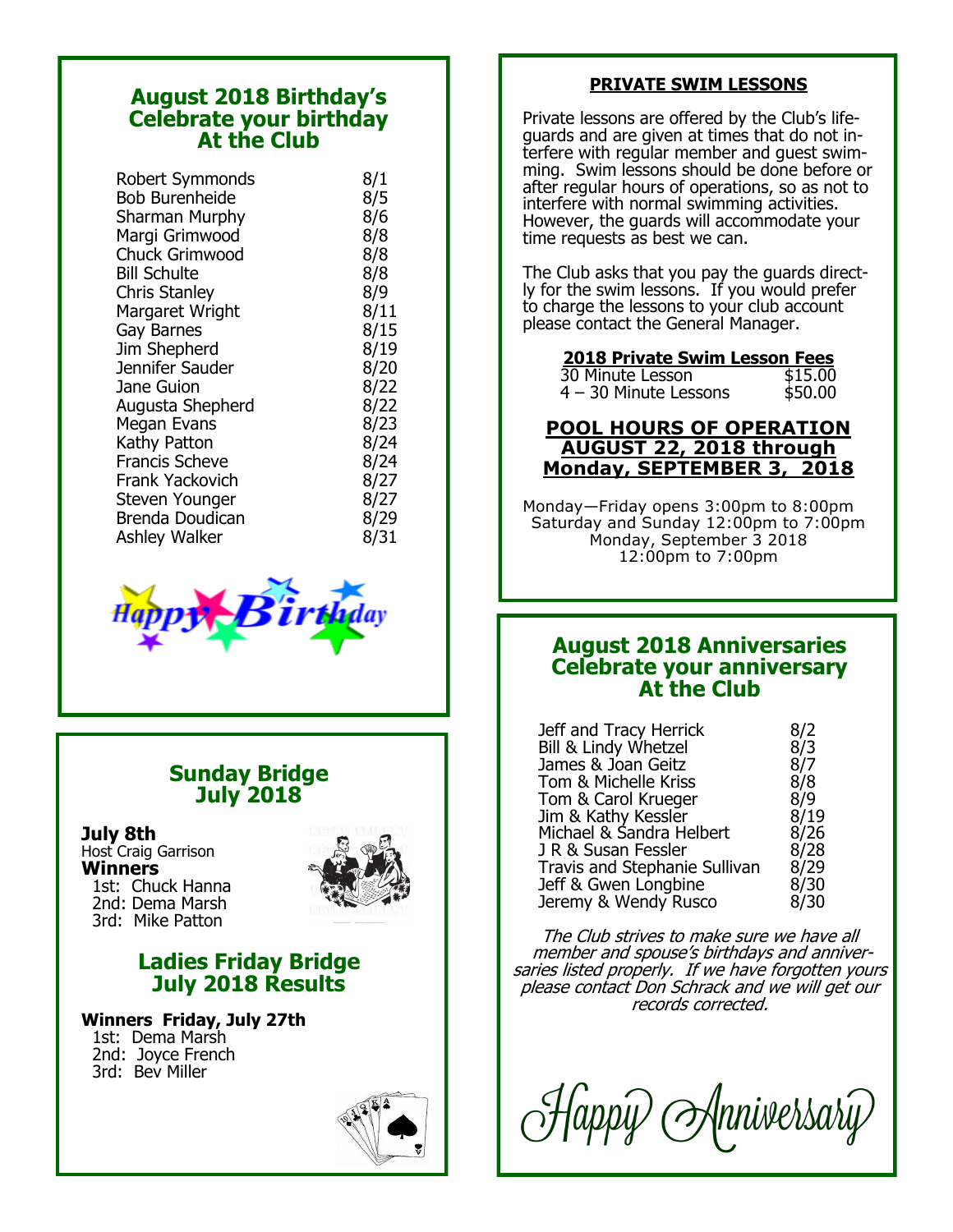

# **City Championship**

Aug. 4-2nd & 3rd flight @ Emporia Golf Course; Champ. & 1st @ ECC Aug. 5- Champ. & 1st @ Emporia Golf Course; 2nd & 3rd @ ECC

**I NEVER LEARNED ANYTHING FROM A** MATCH THAT I WON.

- BOBBY JONES

Sign up by Aug.  $3$   $@$  5 pm!

Call Marcus @ 343-5610 Or Don @ 342-0349

\$65 non-members \$50 members

Divisions by handicap Senior and Junior Champion

There are two kinds of golf, golf and tournament. golf. They are not the same." - Bobby Jones